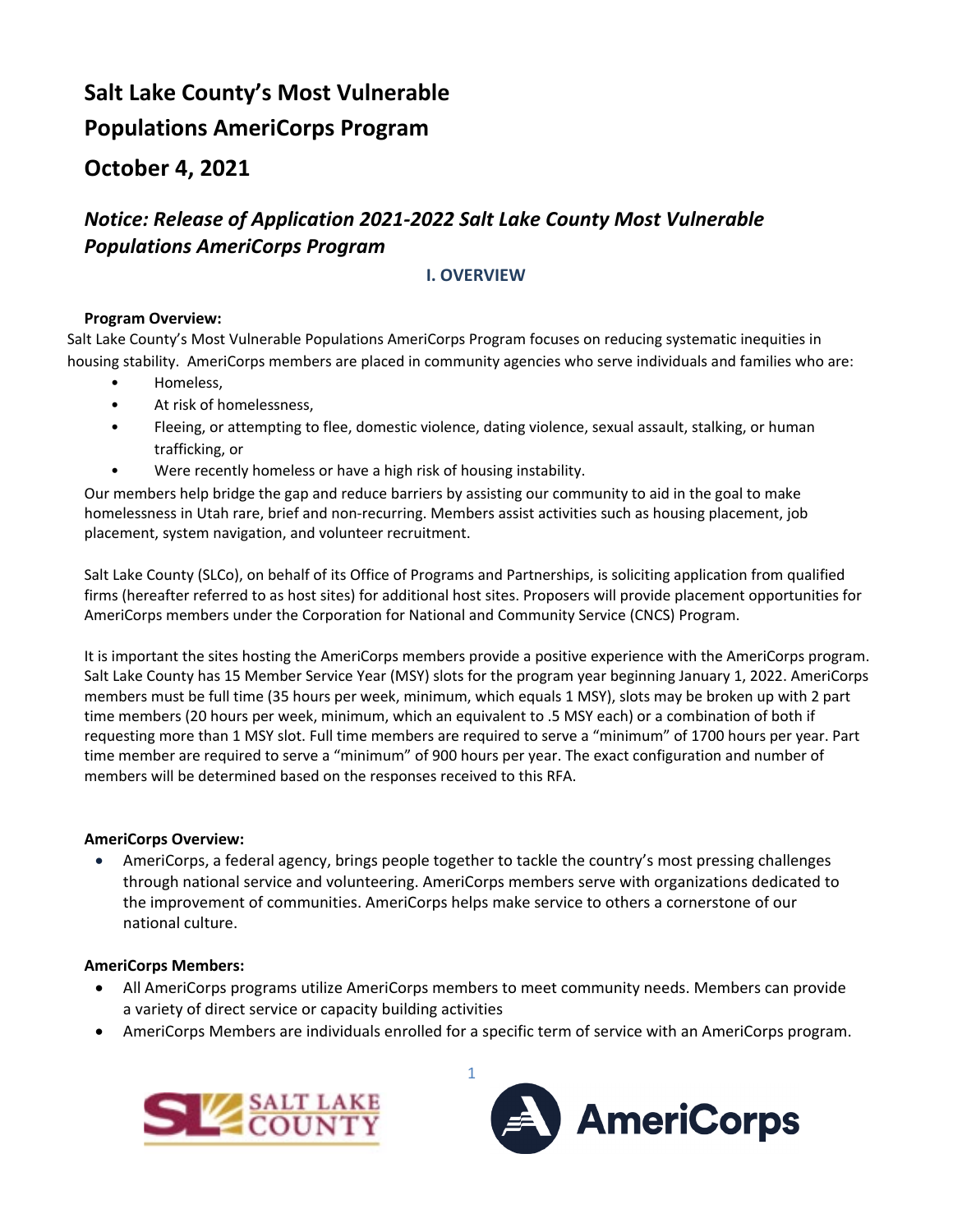The term of service is full time 1700 hours or half time 900 hours, members have 12 months to complete service hours

- AmeriCorps members are engaged in National Service and are not volunteers or employees. They play a unique role in a community or organization to address unmet needs
- Eligible AmeriCorps member can receive a living allowance, health insurance and child care assistance to support them during their term of service
- AmeriCorps members receive a Segal AmeriCorps Education Aware upon successfully completing a term of service

#### **II. Responsibilities**

Organizations selected for hosting AmeriCorps members must be able to meet the following conditions:

#### **Member Service Position:**

- $\Box$  Member position must be direct service to clients
- $\Box$  Member position cannot be a duplication or supplementation of current employee role
- $\Box$  Member position cannot replace or displace current staff
- $\Box$  Member position cannot include administrative or clerical work as main service duty
- $\Box$  Member position must provide services that align with program purpose

#### **Host Site Responsibility:**

- $\Box$  Agree to comply with requirements of the 2021 Terms and Conditions for AmeriCorps State and National Grants as outlined in Exhibit 1
- $\Box$  Host Site agrees to have representation in the membership of the Salt Lake Valley Coalition to End Homelessness (see resources for sign up location)
- $\Box$  Host Site agrees to pay a site fee in the amount of \$12,000 per each full-time Member and \$6,000 for each part-time member
- $\Box$  Host Site shall prevent AmeriCorps member from performing Prohibited Activities as outlined in exhibit 2
- $\Box$  Host Site shall assign a supervisor shall be assigned to member to provide on-site supervision, training and complete supervisor requirements
- $\Box$  Host Site shall provide proof of Insurance as outlined in Exhibit 5



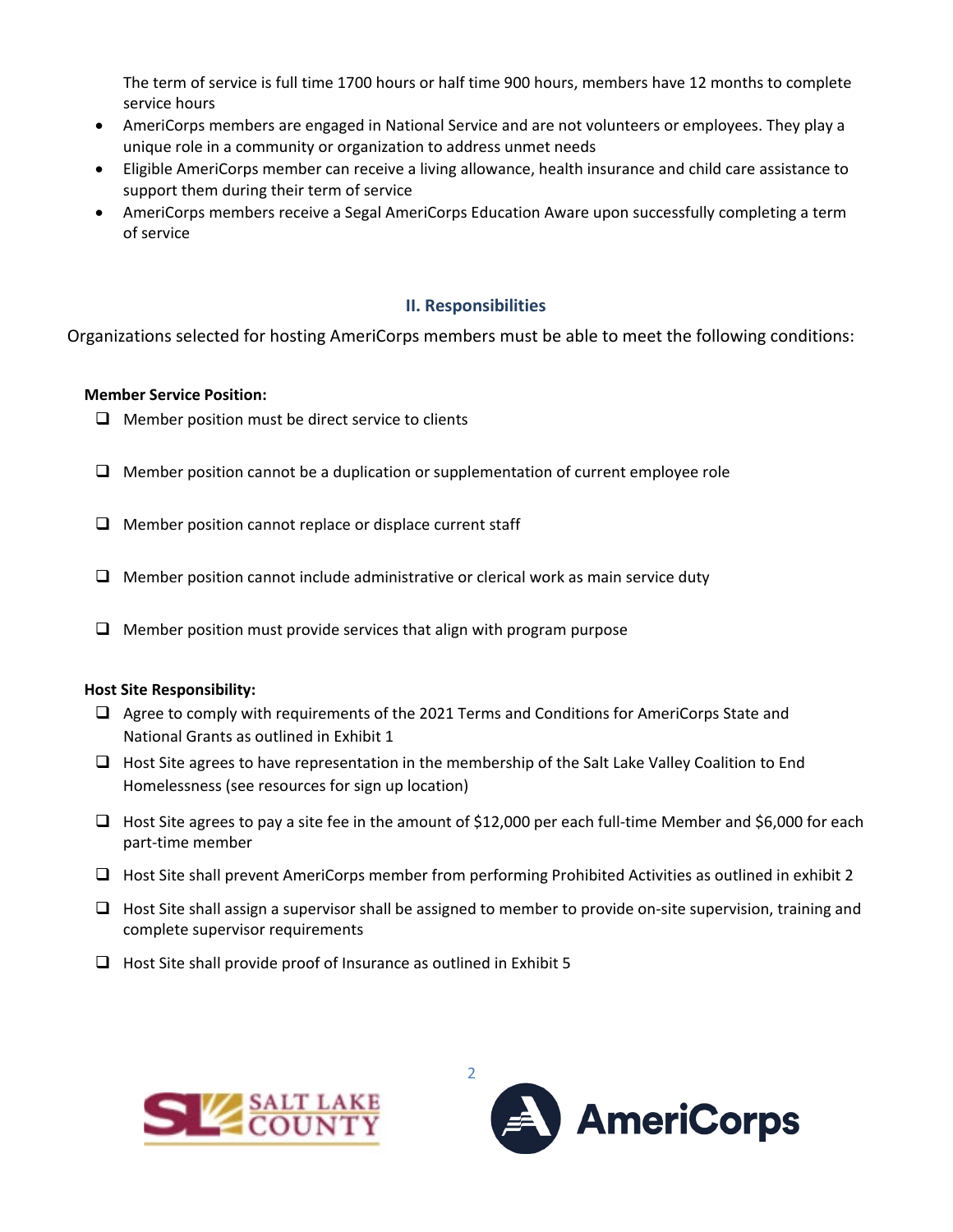#### **Supervisor Responsibility:**

- $\Box$  Supervisor will ensure members record their service hours; supervisor shall verify and approve by electronic signature in time tracking system (IPT) weekly no later than 3pm each Monday
- $\Box$  Supervisor shall attend an orientation prior to the beginning of the program year
- $\square$  Supervisor shall conduct at least two performance reviews with each member; a mid-term evaluation and a final evaluation. A form will be provided by Program Coordinator – See sample evaluation exhibit 3
- $\Box$  Supervisor shall release member from routine service duties to allow them to attend quarterly member meetings or training
- $\Box$  Supervisor shall complete and provide a quarterly Progress Report on the services provided and outcomes achieved. See sample report exhibit 4
- □ Supervisor will keep an open line of communication with AmeriCorps Program Coordinator at all times and immediately in cases of member(s) issues

## **Salt Lake County (SLCo) Responsibility:**

- $\Box$  SLCo shall provide member support
	- $\circ$  Pay member living allowance on a bi-weekly schedule. The annual living allowance for fulltime members is projected to be \$18,250. For part time members, the annual living allowance is projected to be \$9,125.
	- $\circ$  Provide education award to members who fulfill their service full time members will receive an Educational Award of \$6,195 and Part Time members will receive an Education Award of \$3,097.50; for satisfactory service and meeting the required service hours.
	- o Provide upon proof of health insurance (POI), reimbursement not to exceed the amount of \$100, each month
	- o Provide child care assistance for qualified members
- $\Box$  SLCo shall provide training including an orientation within 14 days of each members term of service and quarterly profession development
- $\Box$  SLCo shall provide Supervision/consultation with Host Site on decisions or issues concerning members
- $\Box$  SLCo shall maintain verifiable records documenting each member eligibility to serve and any other information relating to the member for five (5) years following their term of service
- $\Box$  SLCo shall complete all documentation required for grant compliance

**Joint Salt Lake County and Host Site Responsibility:**



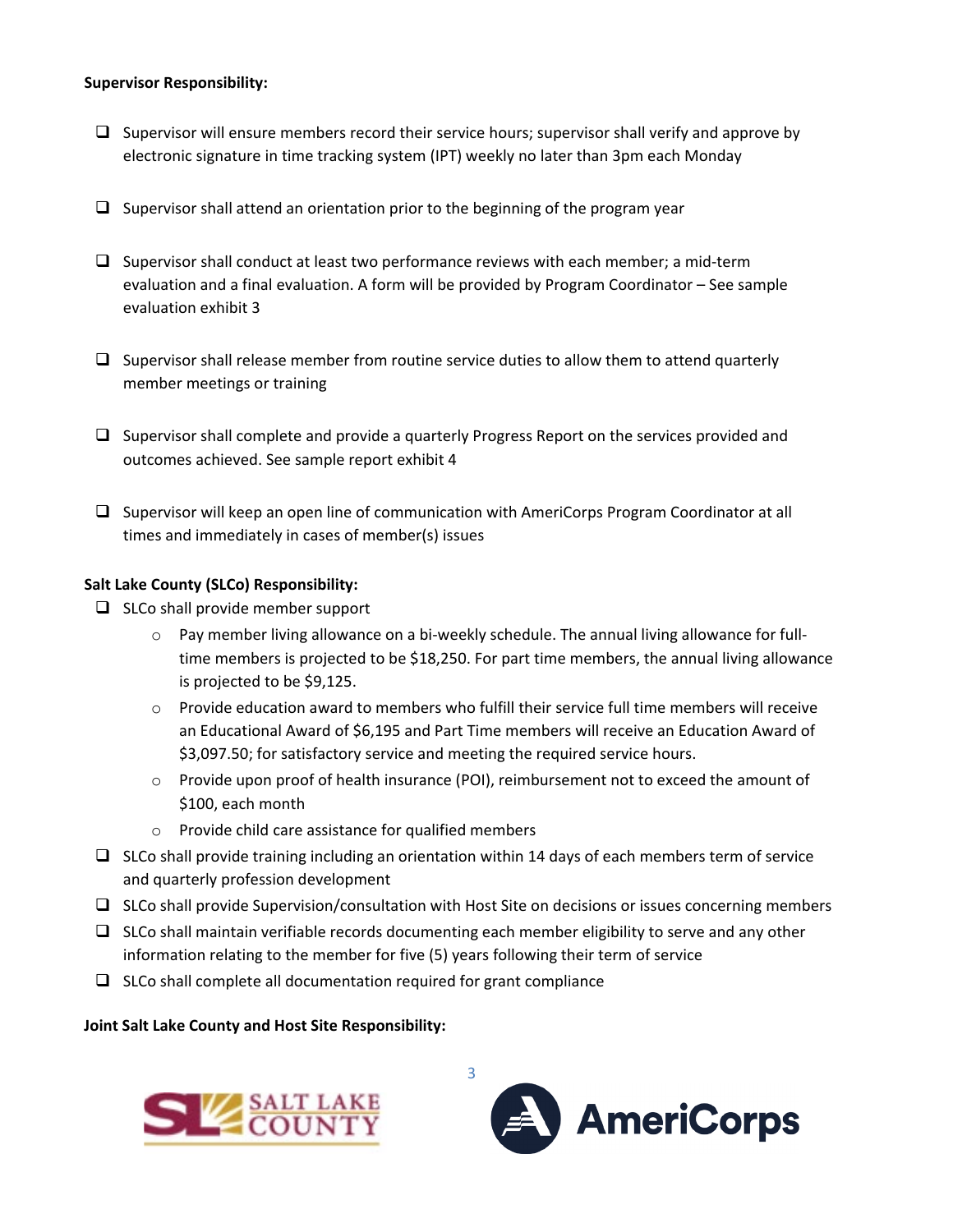- $\Box$  Recruitment of AmeriCorps Members
	- o SLCo Role:
		- SLCo has developed a generic position description outlined in exhibit 6. County will advertise position, screen applicants to ensure eligibility and strong match with the missions of Salt Lake County and Host Site.
		- **SLCo will complete reference checks and the required National Service Criminal History** check
		- SLCo will make all offers of position to candidates and execute enrollment
	- o Host Site
		- **Host Site shall assist in the recruiting and selection of AmeriCorps members in a timely** fashion
		- **Host site will develop an agency specific position description using the generic position** description as a base
- $\Box$  Safety of member: Both parties shall make every reasonable effort to ensure the health and safety of AmeriCorps members are protected during the performance of their assigned duties.
- $\Box$  Equal Opportunity/Affirmative Action: Both parties shall provide equal opportunities to all those qualified without regard to factors such as race, color, national origin, sex, sexual orientation, religion, age, disability, political affiliation, marital or parental status, military service, or religious, community or social affiliations. Reasonable accommodations will be provided upon request.

## III. APPLICATION PROCESS & SUBMISSION

#### **Application**

The Application is made up of two (2) separate components:

- **Program Summary (SmartSheet Form)**: Basic application information, including contact information, and number of members being requested.
- **Application Questionnaire (Fillable PDF):** Content related to program qualifications and supervisor experience, relevant AmeriCorps experience, proposed approach, expected outcomes, and budget.



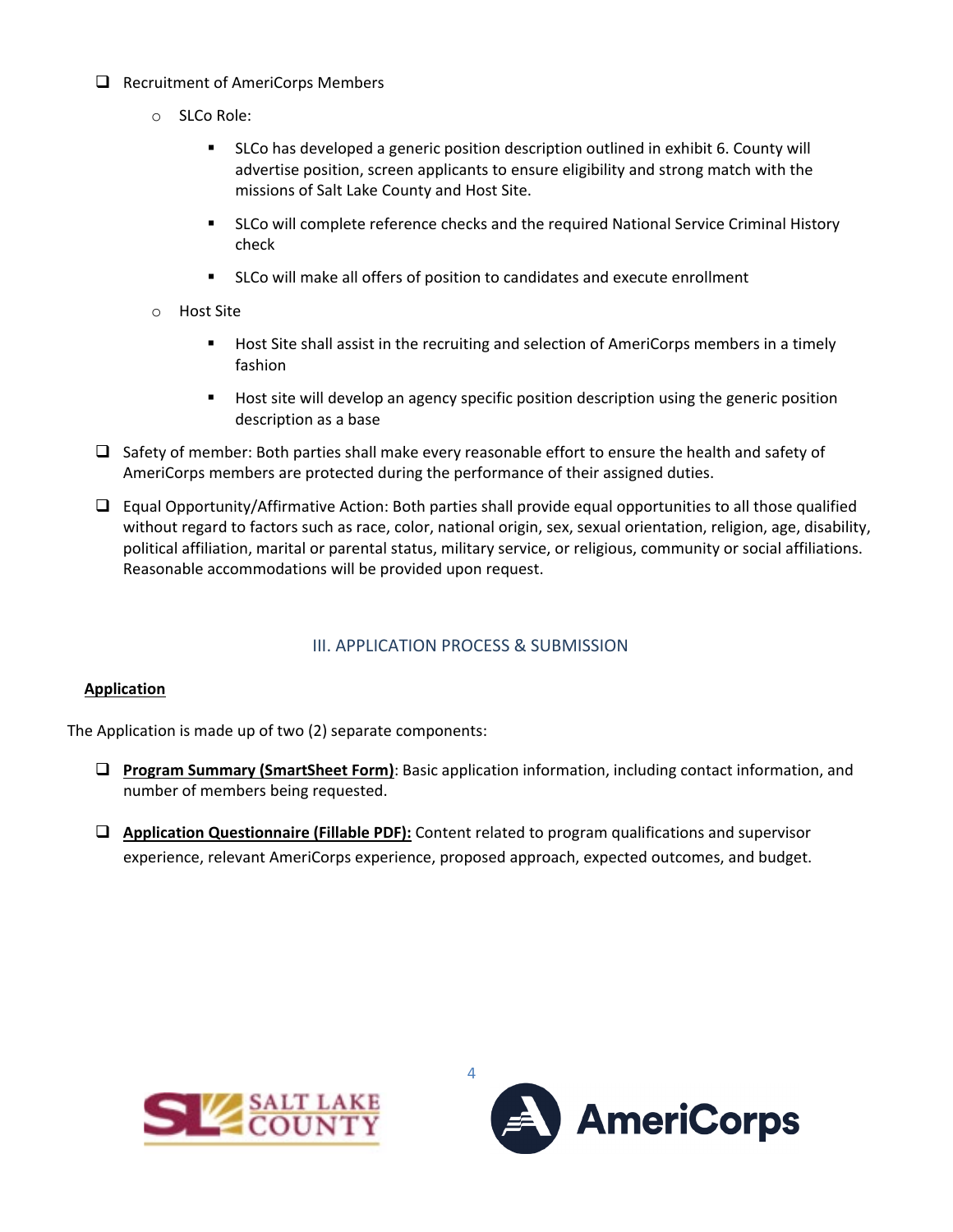#### **How to Submit**

- □ Submission will be completed by a form via SmartSheet. Access to the application form here: **Application [Form](https://app.smartsheet.com/b/form/4ce90b95dd6f43a98b5ca62e7048bcc0)**
- $\Box$  Application questionnaire will be uploaded as an attachment to the SmartSheet form. See [website](https://slco.org/homeless-services/americorps-program/) for Questionnaire.

Salt Lake County will hold a training on how to complete the application. The training will be held on Friday, October 8<sup>th</sup> from 11:00 a.m. to 12:30 p.m. MT via WebEx. The training will be recorded and posted here: https://slco.org/homelessservices/americorps-program/

Please RSVP for the training here: [RSVP Form](https://docs.google.com/forms/d/e/1FAIpQLSdxjtw5bY8DqOuCmn7HkvVtawMexM5X8gMSYV1wOYDLg9Gqww/viewform?usp=sf_link) Meeting Link : <https://slco.webex.com/meet/cmickelson>

IV. DEADLINE & Projected Schedule

#### **Deadline**

The application is due via SmartSheet form submission by **October 15, 2021 at 5pm (Mountain).**

*Where there is a staff (SLCO) documented issue that impacts the ability of applicants to access electronic application systems (SmartSheet), the Committee reserves the right to adjust the deadline accordingly.*

*It is the agency's responsibility to confirm the proposal is received by 5:00 pm on Friday, October 15, 2021. A confirmation email will be sent when the proposal is received, if no confirmation is received by your agency within 24 hours of submission please contact Celeste Mickelson*

#### **Projected Schedule**

| <b>Activity</b> | <b>Date</b> |
|-----------------|-------------|
|                 |             |

Application Training **CELL COLLEGAN COLLEGAN COLLEGAN COLLEGAN COLLEGAN COLLEGAN COLLEGAN COLLEGAN COLLEGAN COLL** Application Due Date **Case Contract Contract Contract October 15** Anticipated Notice of Award **Canada Contract Contract Property** October 27 Host Recruits and Interviews October 31 to December 30 Member Services Begin January 1, 2022



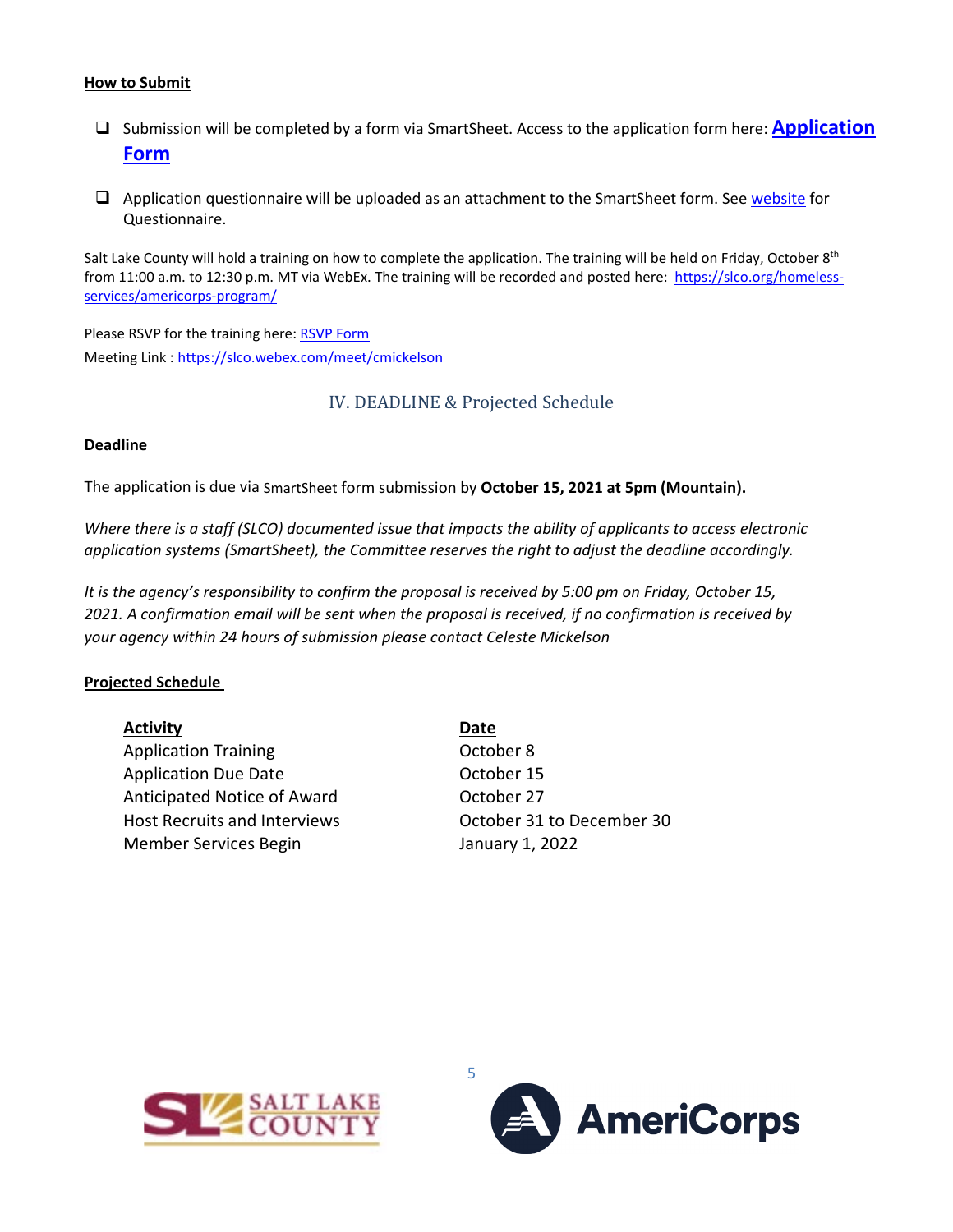## VI. Evaluation and Scoring Criteria

The proposal will be evaluated, scored, and ranked by a Selection Committee. Each member of the committee will be provided a score sheet to complete the proposal evaluation utilizing the point system listed below. Committee members will individually score the proposals and rank them 1st, 2nd, 3rd, etc. according to their total score. Each criteria will be scored. The following point system is utilized:

Excellent (5): If the proposal offer exceeds expectations, with an excellent probability of success in achieving all requirements of the RFP, and is very innovative; a score of "5" is given.

Good (4): If the proposal offers a very good probability of success, achieves all requirements of the RFP in a reasonable fashion; a score of "4" is given.

Acceptable (3): If the proposal offers a reasonable probability of success, but some of the requirements may not be met; a score of "3" is given.

Poor (1-2): If the proposal falls short of expectations and has a low probability of success; a score of "1-2" is given.

Unacceptable: If the approach completely fails the requirements; a score of "0" is given.

- **20% Firm's Qualifications and Team.** Provide a brief description of your organization, the scope and nature of services routinely provided and the names (with some explanation of their education and experience) of who would be supervising the AmeriCorps members.
- **25% Relevant Experience.** Provide relevant experience you have had with hosting and supervising AmeriCorps members within your organization and the type of activities these individuals performed while serving in your organization. Provide a name and phone number of who could be contacted to verify this experience. If you have not had previous experience in hosting AmeriCorps members, please indicate any other relevant experience you may have had or currently have in the supervision and development of position duties for temporary employees, interns, fellowships, volunteers, etc.
- **25% Proposed Approach.** Describe how your organizations will identify and define the type of work an AmeriCorps member will perform. Specifically describe how your organization will serve the homeless or formerly homeless (which could include refugees) with AmeriCorps members.

Please indicate the number of AmeriCorps members (full or part time) you are requesting to be placed in your organization. Describe what